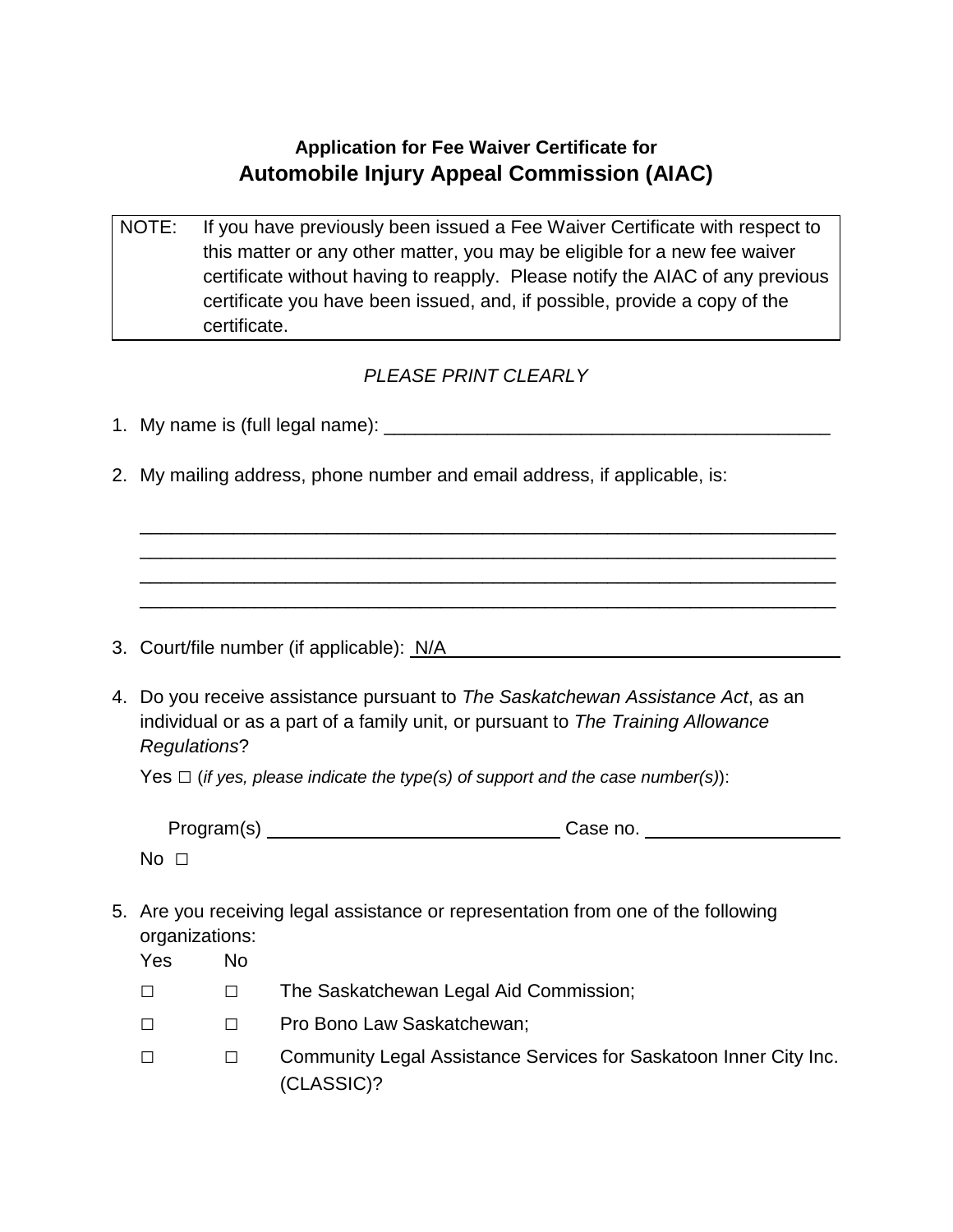If you responded "Yes" to either of questions 4 or 5, please proceed to question 8.

If you responded "No" to questions 4 and 5, please answer questions 6 and 7.

- 6. Please answer the following:
	- a. The number of people who reside in my household (me, my spouse, dependent children and other dependent extended family members) is \_\_\_\_\_\_\_\_.
	- b. The total annual income for my household, before deductions (e.g., income taxes, Canada Pension Plan, Employment Insurance), is: \_\_\_\_\_\_\_\_\_\_\_\_\_\_\_\_\_\_.
	- c. The value of my household's assets, after subtracting any outstanding debt owing on these assets, is below \$10,000:

|  | Yes □ | No $\square$ | Please list these assets on the lines below: |
|--|-------|--------------|----------------------------------------------|
|--|-------|--------------|----------------------------------------------|

NOTE: When calculating the value of your household assets, exclude the primary residence (family home) and its furnishings and appliances, clothing and medical and dental aids or similar devices. Include bank accounts, cash, land (other than the land that the family home is located on), vehicles and recreational devices (boats, motor homes and ATVs), second homes or cottages and other similar assets.

7. In certain cases, an applicant who does not meet normal eligibility requirements for a fee waiver certificate may still qualify for a certificate under special circumstances. Examples of special circumstances may include recent loss of employment, medical expenses or financial dependence on an opposing party (such as a spouse in family law proceedings). Please describe below any special circumstances affecting you or the members of your household that you would like to have considered as part of your application. If you require extra room, please attach an additional page.

\_\_\_\_\_\_\_\_\_\_\_\_\_\_\_\_\_\_\_\_\_\_\_\_\_\_\_\_\_\_\_\_\_\_\_\_\_\_\_\_\_\_\_\_\_\_\_\_\_\_\_\_\_\_\_\_\_\_\_\_\_\_\_\_\_\_\_ \_\_\_\_\_\_\_\_\_\_\_\_\_\_\_\_\_\_\_\_\_\_\_\_\_\_\_\_\_\_\_\_\_\_\_\_\_\_\_\_\_\_\_\_\_\_\_\_\_\_\_\_\_\_\_\_\_\_\_\_\_\_\_\_\_\_\_ \_\_\_\_\_\_\_\_\_\_\_\_\_\_\_\_\_\_\_\_\_\_\_\_\_\_\_\_\_\_\_\_\_\_\_\_\_\_\_\_\_\_\_\_\_\_\_\_\_\_\_\_\_\_\_\_\_\_\_\_\_\_\_\_\_\_\_ \_\_\_\_\_\_\_\_\_\_\_\_\_\_\_\_\_\_\_\_\_\_\_\_\_\_\_\_\_\_\_\_\_\_\_\_\_\_\_\_\_\_\_\_\_\_\_\_\_\_\_\_\_\_\_\_\_\_\_\_\_\_\_\_\_\_\_ \_\_\_\_\_\_\_\_\_\_\_\_\_\_\_\_\_\_\_\_\_\_\_\_\_\_\_\_\_\_\_\_\_\_\_\_\_\_\_\_\_\_\_\_\_\_\_\_\_\_\_\_\_\_\_\_\_\_\_\_\_\_\_\_\_\_\_